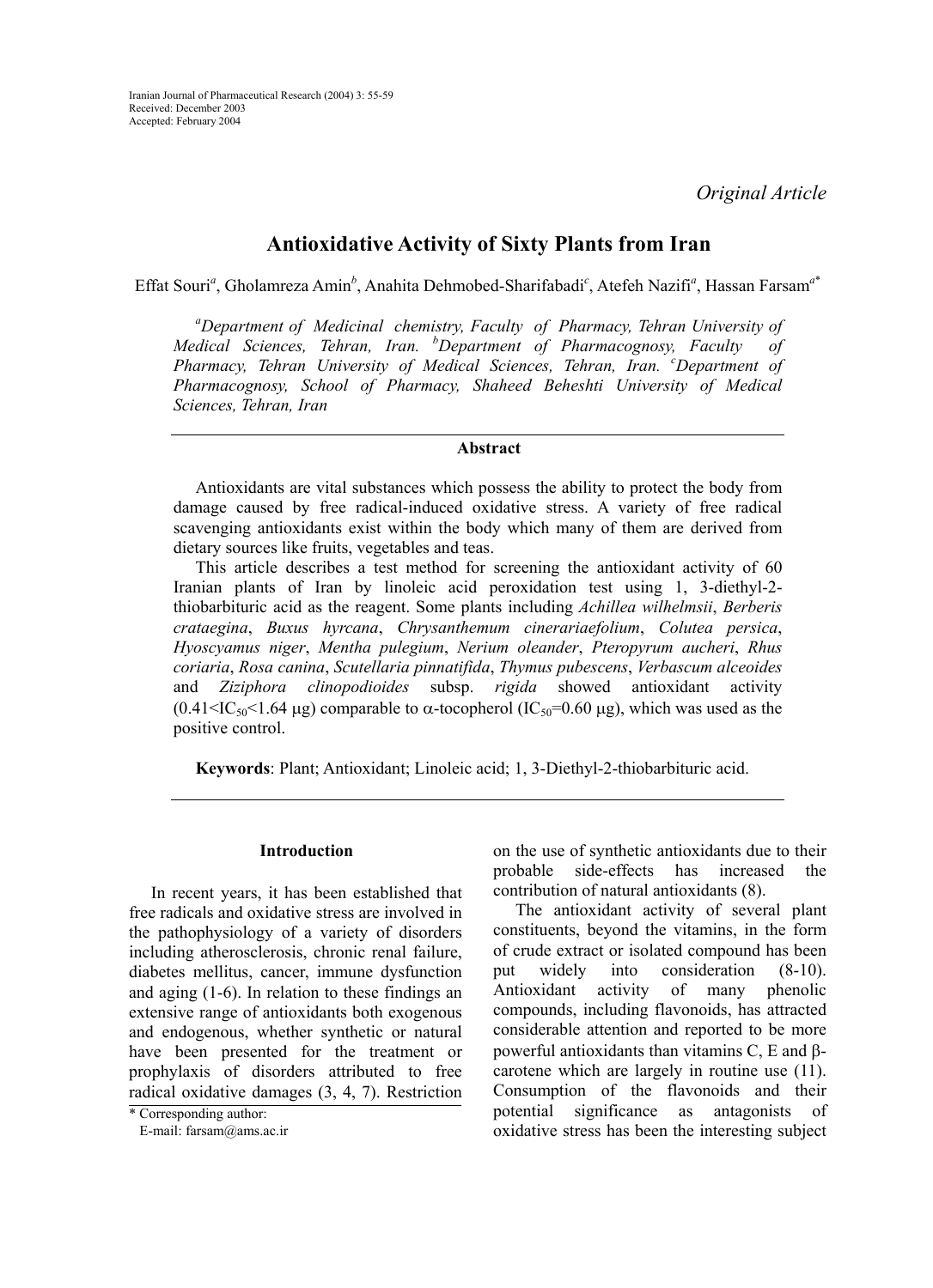of many investigations (8, 9, 11, 12). Vegetables and fruits are also reported to decrease the risk of degenerative diseases and could have a protective effect against oxidative stress (11). Antioxidants are also important for food protection against deterioration reactions caused by atmospheric oxygen (8). Considerable effort has been directed in search for safe antioxidants from natural sources. Naturally occurring antioxidants could be found in fruits, vegetables, nuts, seeds, leaves, flowers, roots and barks. Many investigators have found different types of antioxidants in various kinds of plants (8-12).

One of the best approaches for discovering new antioxidants is the screening of plant extracts. This study was carried out as part of a project to investigate the antioxidant activity of 60 selected plants growing in Iran, against linoleic acid peroxidation.

# **Materials and Methods**

### *Plant material*

The plants were collected from different regions of Iran. Information regarding the collection of plants is mentioned in table 1. Voucher specimens of all plants were deposited at the Herbarium of the Faculty of Pharmacy, Tehran University of Medical Sciences. The aerial parts were separated, air dried in the shade, powdered and kept in tightened lightprotected containers.

# *Chemicals*

Linoleic acid, 1, 3-diethyl-2-thiobarbituric acid (DETBA) and quercetin dihydrate were obtained from Merck (Darmstadt, Germany), Aldrich Chemical Co. (Milwaukee, WI, USA) and Fluka Chemical Co. (Buchs, Switzerland) respectively. α-Tocopherol, sodium dodecyl sulfate (SDS) and butylated hydroxytoluene (BHT) were purchased from Sigma Chemical Co. (St. Louis, MO, USA). All other chemicals and solvents were of analytical grade from Merck.

#### *Extraction*

A quantity (50 g) of each powdered plant was extracted in a Soxhlet apparatus with 80% methanol. The methanolic extracts were filtered and evaporated to dryness under reduced pressure in a rotary evaporator. The extracts then transferred to vials, kept at 4°C and examined for antioxidant activity.

### *Measurment of antioxidant activity*

The potential of plant extracts to inhibit peroxidation of linoleic acid was assessed based on a procedure described by Furuta et al. (13). α-Tocopherol was used as the reference compound. For a typical assay three dilutions of each extract (0.02, 0.2 and 2 mg/mL) were prepared. An aliquot of 20 µL of each dilution (equal to 0.4, 4 and 40 µg of extract) was mixed with 20  $\mu$ L of linoleic acid (2 mg/mL in ethanol) and incubated at 80°C for 60 min. Incubated samples were cooled in an ice bath, followed by the addition of 200 µL of 20 mM BHT, 200 µL of 8% SDS and 400 µL of distilled water. After mixing, 3.2 mL of 12.5 mM DETBA in sodium phosphate buffer  $(0.125)$ M, pH 3.0) (warmed to 50°C) was added, mixed and heated at 95°C for 15 min. The mixture was cooled in an ice bath, 4 mL of ethyl acetate was added to each tube, vortexed to extract the pink adduct from the aqueous phase and centrifuged at 1500 rpm for 10 min  $(F_1)$ . A control containing linoleic acid and other additives without antioxidants, representing 100% lipid peroxidation, was also prepared  $(F_2)$ . The blank  $F_1$  and  $F_2$  solutions were prepared as described above but without linoleic acid. The fluorescence intensity of  $F_1$ and  $F_2$  samples was measured against their blanks  $(F_3$  and  $F_4$  respectively) at an excitation wavelength of 515 nm and an emission wavelength of 555 nm in a spectrofluorimeter (Model RF-5000, Schimadzu, Kyoto, Japan). The antioxidant activity was calculated as the percentage of peroxidation inhibition using the following equation (14):

#### % of peroxidation inhibition=  $[I-(F_1-F_3)/(F_2-F_4)] \times 100$ *(equation 1)*

All extracts and the reference substance were assayed at least at three concentrations in triplicates and the results were averaged. A percentage inhibition *vs* log concentration curve was drawn and the concentration of sample which is required for 50 % inhibition was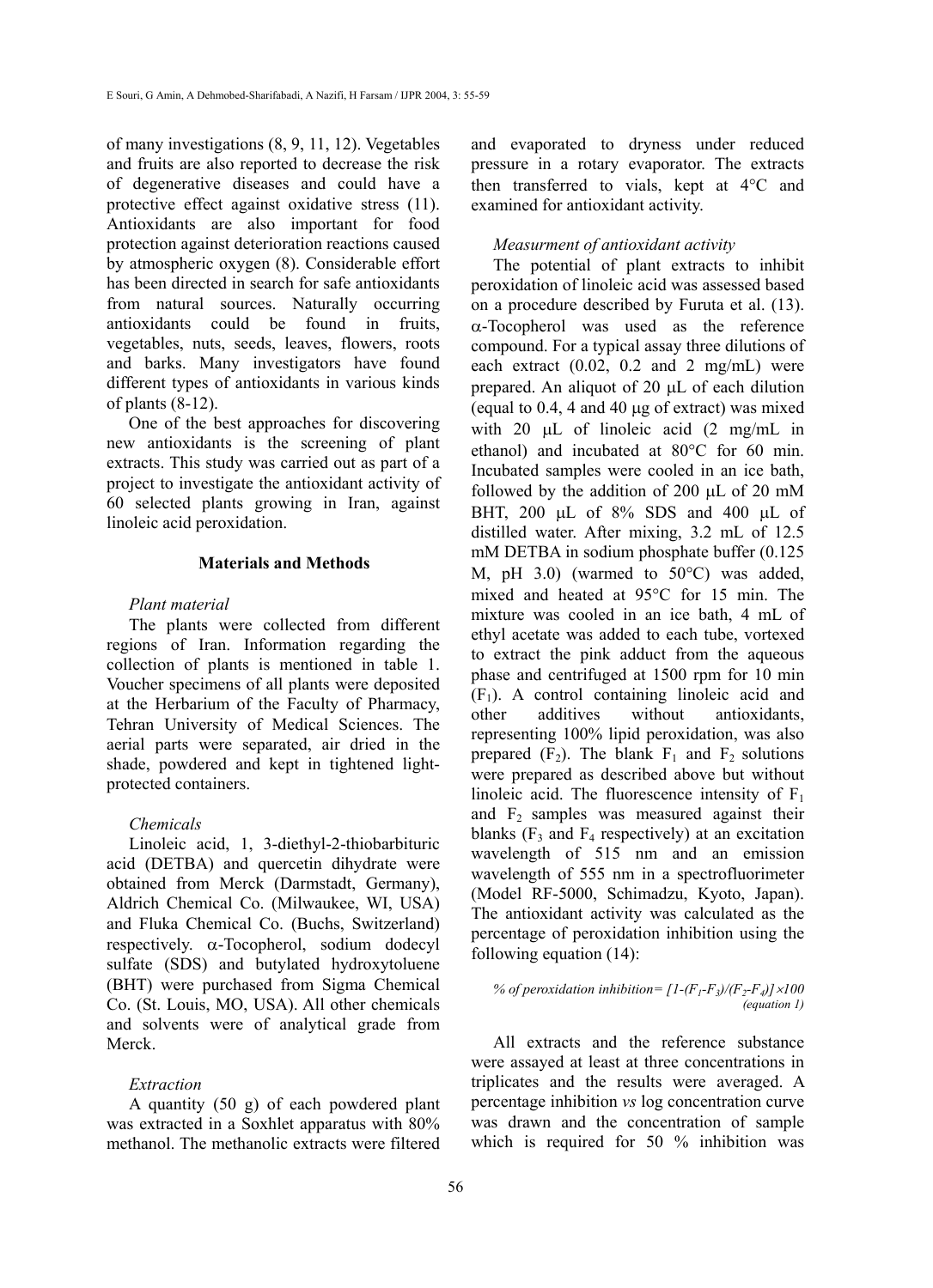determined by linear interpolation and expressed as the  $IC_{50}$  value.

# **Results and Discussion**

The botanical characteristics of studied plants and inhibitory effect of their methanolic extracts on linoleic acid peroxidation are provided in table 1 in alphabetical order. As displayed in table 1, most plant extracts (44 out

of 60) showed more than 80% peroxidation inhibition, using 40 µg of plant extract in the reaction mixture. Plant extracts including *Achillea wilhelmsii*, *Buxux hyrcana*, *Chrysanthemum cinerariaefolium*, *Colutea persica*, *Hyoscyamus niger, Mentha pulegium*, *Myrtus communis*, *Nerium oleander*, *Paliurus spina-christi*, *Peganum harmala*, *Pterocarya fraxinifolia*, *Rhus coriaria*, *Rosa canina*, *Smilax excelsa*, *Thymus migricus*, *Thymus pubescens*,

| <b>Table 1.</b> The botanical names and antioxidant activities of aerial parts of 60 plant extracts from Iran |  |
|---------------------------------------------------------------------------------------------------------------|--|
|---------------------------------------------------------------------------------------------------------------|--|

|                     |                                         |                  |      |                |                                                                                              |                                                              | Peroxidation inhibition(%) |           |                                                                                         |                  |  |
|---------------------|-----------------------------------------|------------------|------|----------------|----------------------------------------------------------------------------------------------|--------------------------------------------------------------|----------------------------|-----------|-----------------------------------------------------------------------------------------|------------------|--|
| No.                 | Location                                | Date* Alt*       |      | Voucher<br>No. | Scientific name                                                                              | <b>Family name</b>                                           | $0.4 \mu g$                | $4 \mu$ g | $40 \mu g$                                                                              | $IC_{50}(\mu g)$ |  |
| 1                   | N. of Karadi                            | 99/6/6           | 1300 |                | 6570-TEH Achillea wilhelmsii C. Koch                                                         | Compositae                                                   |                            |           | 27.37±2.66 78.93±0.65 75.27±4.05                                                        | $1.41 \pm 0.27$  |  |
| 2                   | E. of Karadi                            | 99/6/9           |      |                | 1200 6586-TEH Achillea tenuifolia Lam.                                                       | Compositae                                                   |                            |           | 28.09±4.19 60.57±3.20 88.06±3.14 1.88±0.37                                              |                  |  |
| 3                   | E. of Karadj                            | 99/6/9<br>99/6/4 |      |                | 1120 6585-TEH Acroptilon repens (L.) DC. subsp. repens                                       | Compositae                                                   |                            |           | 26.72±5.06 46.85±0.39 85.88±1.82 4.68±0.13                                              |                  |  |
| $\overline{4}$<br>5 | Vaysar, S. of Chalus                    |                  |      |                | 600 6567-TEH Asperula stylosa Trin                                                           | Rubiaceae                                                    |                            |           | 15.56±4.20 48.38±2.15 82.65±3.29 4.51± 0.57                                             |                  |  |
|                     | E. of Tehran                            |                  |      |                | 99/7/21 1100 6587-TEH Astrodaucus orientalis (L.) Drude                                      | Umbelliferae                                                 |                            |           | 22.28±2.65 58.09±1.63 83.11±2.82 2.86± 0.27                                             |                  |  |
| 6<br>$\tau$         | Margun, W. of Shiraz<br>Ruin, Khorassan |                  |      |                | 99/7/22 2000 6619-TEH Ballota aucheri Boiss<br>99/6/12 1500 6590-TEH Berberis crataegina DC. | Labiatae<br>Berberidaceae                                    |                            |           | 2.65±1.63 47.92±1.86 90.54±4.57 5.09±0.88<br>49.95±4.65 52.02±3.07 90.29±2.18 0.81±0.30 |                  |  |
| 8                   | Talesh N. of Iran                       | 99/6/8           |      |                | 930 6582-TEH Buxus hyrcana Pojark                                                            | Buxaceae                                                     |                            |           | 35.23±6.83 71.92±8.31 86.94±2.79 1.15±0.45                                              |                  |  |
| 9                   | W. of Karadi                            |                  |      |                | 99/6/4 1100 6561-TEH Capparis spinosa L.                                                     | Capparidaceae                                                |                            |           | 20.61±0.69 49.29±6.78 64.58±6.83 5.84± 2.85                                             |                  |  |
| 10                  | E. of Tehran                            |                  |      |                | 99/6/21 1100 6596-TEH Carthamus oxyacantha M.B.                                              | Compositae                                                   |                            |           | 27.05±0.15 28.35±2.18 71.27±2.50 9.11±0.92                                              |                  |  |
| 11                  | Ruin, Khorassan                         |                  |      |                | 99/6/12 1500 6616-TEH Centaurea bruguieriana (DC.) Hand.-Mzt. subsp.                         | Compositae                                                   |                            |           | 25.63±7.44 62.98±0.37 91.00±5.65 1.74±0.24                                              |                  |  |
|                     |                                         |                  |      |                | belangerana (DC.) Bornm.                                                                     |                                                              |                            |           |                                                                                         |                  |  |
| 12                  | E. of Tehran                            |                  |      |                | 99/6/21 1100 6598-TEH Chenopodium botrys L.                                                  | Chenopodiaceae                                               |                            |           | 31.72±1.05 36.26±4.07 51.59±2.57 45.76±14.4                                             |                  |  |
| 13                  | Km.40 Lowshan - Rasht                   | 99/6/8           |      |                | 1350 6583-TEH Chrysanthemum cinerariaefolium (Trev) Vis.                                     | Compositae                                                   |                            |           | 37.52±2.02 86.96±1.45 85.20±3.56 0.57±0.11                                              |                  |  |
| 14                  | E. of Marzanabad                        | 99/6/4           |      |                | 850 6566-TEH Colutea persica Boiss.                                                          | Leguminosae                                                  |                            |           | 46.01±4.93 76.32±4.35 81.52±3.67 0.41±0.11                                              |                  |  |
| 15                  | E. of Tehran                            |                  |      |                | 99/6/21 1200 6597-TEH Erodium oxyrrhynchum M.B. subsp.                                       | Geraniaceae                                                  |                            |           | 22.85±0.42 41.51±0.89 71.00±2.68 6.57±1.04                                              |                  |  |
|                     |                                         |                  |      |                | Oxyrrhynchum                                                                                 |                                                              |                            |           |                                                                                         |                  |  |
| 16                  | Near Shush                              | 99/7/21          |      |                | 850 6618-TEH Eucalyptus camaldulensis Dehn.                                                  | Myrtaceae                                                    |                            |           | 19.38±0.31 62.99±0.55 92.88±1.38 2.16±0.10                                              |                  |  |
| 17                  | Hezarcham, Chalus-                      |                  |      |                | 99/6/22 2500 6613-TEH Ficus carica L. subsp. Carica                                          | Moraceae                                                     |                            |           | 27.12±6.14 52.53±0.99 97.05±1.62 3.18±0.33                                              |                  |  |
|                     | Karadi                                  |                  |      |                |                                                                                              |                                                              |                            |           |                                                                                         |                  |  |
| 18                  | Loshan, Ghazvin-Rasht                   | 99/6/8           |      |                | 1030 6589-TEH Glaucium contortuplicatum Boiss.                                               | Papaveraceae                                                 |                            |           | 32.16±6.43 51.39±7.83 55.18±2.41 8.68±2.63                                              |                  |  |
| 19                  | Aderan N. of Karadj                     | 99/6/6           |      |                | 1300 6579-TEH Glaucium elegans Fisch.& C.A.Mey.                                              | Papaveraceae                                                 |                            |           | $7.79 \pm 1.25$ 38.46 $\pm$ 0.27 61.76 $\pm$ 1.23 14.20 $\pm$ 0.61                      |                  |  |
| 20                  | Kandowan N. Karadi                      | 99/6/6           |      |                | 2600 6578-TEH Glaucium fimbrilligerum Boiss.                                                 | Papaveraceae                                                 |                            |           | 36.26±4.28 48.63±2.61 89.16±8.01 4.19±0.78                                              |                  |  |
| 21                  | Ruin, Khorassan                         |                  |      |                | 99/6/12 1500 6593-TEH Glycyrrhiza glabra L. var glabra                                       | Leguminosae                                                  |                            |           | $0.86 \pm 1.29$ 62.19 $\pm 1.59$ 96.14 $\pm 0.71$ 2.86 $\pm 0.70$                       |                  |  |
| 22                  | Kandowan, N. of Karadj                  |                  |      |                | 99/6/22 2200 6612-TEH Hyoscyamus niger L.                                                    | Solanaceae                                                   |                            |           | 22.96±7.64 71.86±1.03 91.19±5.08 1.64±0.32                                              |                  |  |
| 23                  | Vaysar, S. of Chalus                    | 99/6/4           |      |                | 600 6569-TEH Hypericum androsaemum L.                                                        | Hypericaceae                                                 |                            |           | 22.84±2.43 55.37±4.55 93.37±2.34 2.60±1.13                                              |                  |  |
| 24                  | Ruin, Khorassan                         |                  |      |                | 99/6/12 1500 6594-TEH Linaria pyramidata (Lam.) Sprengl                                      | Scrophullariaceae 18.78±1.68 39.60±2.42 79.31±3.08 5.57±0.93 |                            |           |                                                                                         |                  |  |
| 25                  | Marzanabad, Chalus                      | 99/6/4           |      |                | 650 6563-TEH Marrubium vulgare L.                                                            | Labiatae                                                     |                            |           | 30.35±1.03 41.58±6.16 89.51±1.12 5.61±1.17                                              |                  |  |
| 26                  | Rasht                                   | 99/6/9           |      |                | 350 6580-TEH Mentha pulegium L.                                                              | Labiatae                                                     |                            |           | 45.64±6.95 81.86±0.93 81.44±2.51 0.57±0.29                                              |                  |  |
| 27                  | Kandowan                                |                  |      |                | 99/6/22 2700 6610-TEH Minuartia lineata Bornm.                                               | Caryophyllaceae                                              |                            |           | 38.99±3.38 50.48±5.91 96.16±1.50 3.34±1.55                                              |                  |  |
| 28                  | Gachsaran-Shiraz                        |                  |      |                | 99/7/21 1200 6623-TEH Myrtus communis L.                                                     | Myrtaceae                                                    |                            |           | 11.56±4.26 78.06±1.38 90.57±2.45 2.40±0.49                                              |                  |  |
| 29                  | Polur, Haraz - Amol                     |                  |      |                | 99/6/21 1800 6604-TEH Nepeta glomerulosa Boiss. subsp. glomerulosa                           | Labiatae                                                     |                            |           | 15.77±1.97 45.11±4.66 94.78±0.90 4.40±1.16                                              |                  |  |
| 30                  | Tehran                                  |                  |      |                | 99/6/17 1100 6615-TEH Nerium oleander L.                                                     | Apocyanaceae                                                 |                            |           | 19.05±0.94 80.95±6.43 92.56±1.37 1.51±0.29                                              |                  |  |
| 31                  | Yasouj - Esphahan                       |                  |      |                | 99/7/22 1200 6625-TEH Ononis spinosa L.                                                      | Leguminosae                                                  |                            |           | 15.83±3.17 68.00±0.55 91.06±1.50 2.37±0.36                                              |                  |  |
| 32                  | Marzanabad, Chalus                      | 99/6/4           |      |                | 650 6564-TEH Paliurus spina - christi Miller                                                 | Rhamnaceae                                                   |                            |           | 19.07±8.39 82.49±3.79 85.38±2.91 1.83±0.97                                              |                  |  |
| 33                  | Polur, Haraz - Amol                     |                  |      |                | 99/6/21 1800 6603-TEH Papaver bracteatum Lindl.                                              | Papaveraceae                                                 |                            |           | 32.65±3.01 51.05±0.26 92.21±1.67 3.51±0.10                                              |                  |  |
| 34                  | Aderan N. of Karadj                     |                  |      |                | 99/6/8 1300 6572-TEH Peganum harmala L.                                                      | Zygophylaceae                                                |                            |           | 10.20±3.16 71.51±3.38 70.15±5.07 1.98±0.13                                              |                  |  |
| 35                  | Kandowan                                |                  |      |                | 99/6/22 2700 6608-TEH Phlomis anisodonta Boiss.                                              | Labiatae                                                     |                            |           | 33.03±1.43 48.73±4.53 88.34±8.91 3.14±1.16                                              |                  |  |
| 36                  | Nowshahr                                | 99/6/22          |      |                | 10 6627-TEH Phytolacca americana L.                                                          | Phytolaccaceae                                               |                            |           | 31.51±6.00 65.84±3.60 68.77±0.16 2.08±0.56                                              |                  |  |
| 37                  | Gachsaran-Shiraz                        |                  |      |                | 99/7/21 1200 6624-TEH Pistacia atlantica Desf. subsp.mutica                                  | Anacardiaceae                                                |                            |           | 28.75±7.13 50.86±3.93 56.46±2.79 7.51±6.14                                              |                  |  |
|                     |                                         |                  |      |                | (Fisch. & C.A. Mey.) Rech. f.                                                                |                                                              |                            |           |                                                                                         |                  |  |
| 38                  | E. of Tehran                            |                  |      |                | 99/6/21 1200 6599-TEH Prosopis stephaniana (M.B )Kunth. ex spreng                            | Anacardiaceae                                                |                            |           | 38.01±1.60 36.07±1.43 57.37±2.04 18.61±2.83                                             |                  |  |
| 39                  | Asalem                                  | 99/7/14          |      |                | 150 6626-TEH Pterocarya fraxinifolia (Poir.) Spach                                           | Juglandaceae                                                 |                            |           | 5.94±4.39 73.87±1.58 93.99±2.68 2.60±0.11                                               |                  |  |
| 40                  | Ghazvin                                 |                  |      |                | 99/6/19 1200 6588-TEH Pteropyrum aucheri Jaub.&. Spach                                       | Polygonaceae                                                 |                            |           | 41.34±1.51 63.46±2.63 89.82±1.16 0.94±0.13                                              |                  |  |
| 41                  | N. of Shiraz                            | 99/7/20 2900     |      |                | 6621-TEH Rhamnus cornifolia Boiss. & Hohen.                                                  | Rhamnaceae                                                   |                            |           | 22.38±2.45 61.93±3.05 88.40±2.27 2.27±0.42                                              |                  |  |
|                     |                                         |                  |      |                | subsp.cornifolia                                                                             |                                                              |                            |           |                                                                                         |                  |  |
| 42                  | N. of Karadj                            | 99/6/22          |      |                | 300 6614-TEH Rhus coriaria L.                                                                | Anacardiaceae                                                |                            |           | 33.45±1.72 77.82±1.40 93.81±2.13 0.91±0.04                                              |                  |  |
| 43                  | Ruin, Khorassan                         |                  |      |                | 99/6/12 1500 6591-TEH Roemeria refracta DC.                                                  | Papaveraceae                                                 |                            |           | 14.13±0.50 54.89±2.62 93.96±1.09 2.79±0.14                                              |                  |  |
| 44                  | S. of Chalus                            |                  |      |                | 99/6/6 2100 6576-TEH Rosa canina L.                                                          | Rosaceae                                                     |                            |           | 49.52±8.91 77.63±7.05 91.79±3.56 0.41±0.18                                              |                  |  |
| 45                  | Tehran - Amol                           |                  |      |                | 99/6/21 2500 6601-TEH Salvia hypoleuca Benth.                                                | Labiatae                                                     |                            |           | 9.95±4.88 42.05±0.17 91.90±1.55 5.27±0.10                                               |                  |  |
| 46                  | Ruin, Khorassan                         |                  |      |                | 99/6/12 1500 6592-TEH Salvia macrosiphon Boiss.                                              | Labiatae                                                     |                            |           | 24.20±9.90 58.50±6.59 91.52±0.20 2.96±0.91                                              |                  |  |
| 47                  | Tehran - Amol                           |                  |      |                | 99/6/21 2000 6574-TEH Salvia verticillata L.                                                 | Labiatae                                                     |                            |           | 38.67±3.14 42.70±2.20 76.01±1.84 6.38±0.55                                              |                  |  |
| 48                  | E. of Tehran                            |                  |      |                | 99/6/21 1100 6595-TEH Scariola orientalis (Boiss.) Sojak                                     | Compositae                                                   |                            |           | 18.86±3.04 57.08±1.00 71.24±7.77 2.71±0.20                                              |                  |  |
| 49                  | N. Shiraz                               |                  |      |                | 99/7/20 3200 6620-TEH Scutellaria multicaulis Boiss. subsp. multicaulis                      | Labiatae                                                     |                            |           | 18.44±0.29 49.16±7.41 92.48±1.13 2.83±0.24                                              |                  |  |
| 50                  | Kandowan                                |                  |      |                | 99/6/22 2700 6611-TEH Scutellaria pinnatifida Art.et Hamilt.                                 | Labiatae                                                     |                            |           | 47.60±5.88 64.06±7.91 94.87±2.19 0.76±0.27                                              |                  |  |
| 51                  | E. of Assalem                           |                  |      |                | 99/6/12 250 6584-TEH Senecio cineraria DC.                                                   | Compositae                                                   |                            |           | 36.31±3.63 37.55±2.07 83.26±6.14 7.29±1.41                                              |                  |  |
| 52                  | E. of Tehran                            |                  |      |                | 99/6/21 1100 6633-TEH Silene coronaria (L.) Clairv                                           | Caryophyllaceae                                              |                            |           | 22.65±2.59 64.92±6.82 89.11±1.54 2.04±0.42                                              |                  |  |
| 53                  | Assalem                                 | 99/7/14          |      |                | 150 6628-TEH Smilax excelsa L.                                                               | Asparaginaceae                                               |                            |           | 13.19±2.17 78.10±5.12 94.21±0.70 2.00±0.36                                              |                  |  |
| 54                  | NE. of Tehran                           |                  |      |                | 99/6/21 2100 6600-TEH Sophora alopecuroides L.                                               | Leguminosae                                                  |                            |           | 12.32±2.32 45.20±0.48 94.09±2.81 4.70±0.10                                              |                  |  |
| 55                  | Kandowan                                |                  |      |                | 99/6/22 2700 6607-TEH Stachys lavandulifolia Vahl.                                           | Labiatae                                                     |                            |           | 23.76±0.42 52.25±5.74 91.56±2.16 3.11±1.15                                              |                  |  |
| 56                  | Lahijan                                 | 99/6/21          |      |                | 30 6602-TEH Tamarix aralensis Bge                                                            | Tamaricaceae                                                 |                            |           | 4.59±5.29 17.62±2.66 54.30±4.07 34.70±7.86                                              |                  |  |
| 57                  | Kandowan                                |                  |      |                | 99/6/22 2700 6609-TEH Thymus migricus klokov.& Desj.- Shost.                                 | Labiatae                                                     |                            |           | 37.94±6.05 81.17±2.46 97.00±1.56 0.77±0.06                                              |                  |  |
| 58                  | NE. of Tehran                           |                  |      |                | 99/6/21 2100 6605-TEH Thymus pubescens Boiss. & Kotschy ex Celak.                            | Labiatae                                                     |                            |           | 38.86±1.49 72.68±0.55 97.42±1.12 0.84±0.03                                              |                  |  |
| 59                  | Vaysar, S. of Chalus                    | 99/6/4           |      |                | 600 6568-TEH Verbascum alceoides Boiss. &. Hausskn.                                          | Scrophulariaceae                                             |                            |           | 37.82±0.83 72.79±6.97 75.99±3.30 0.87±0.021                                             |                  |  |
| 60                  | Taleghan                                |                  |      |                | 99/7/21 1400 6617-TEH Ziziphora clinopodioides Lam. subsp. rigida<br>(Boiss.) Rech. f.       | Labiatae                                                     |                            |           | 27.21±4.16 70.99±4.73 91.73±0.93 1.45±0.31                                              |                  |  |

\* Date=Date of collection; Alt=Altitude (m)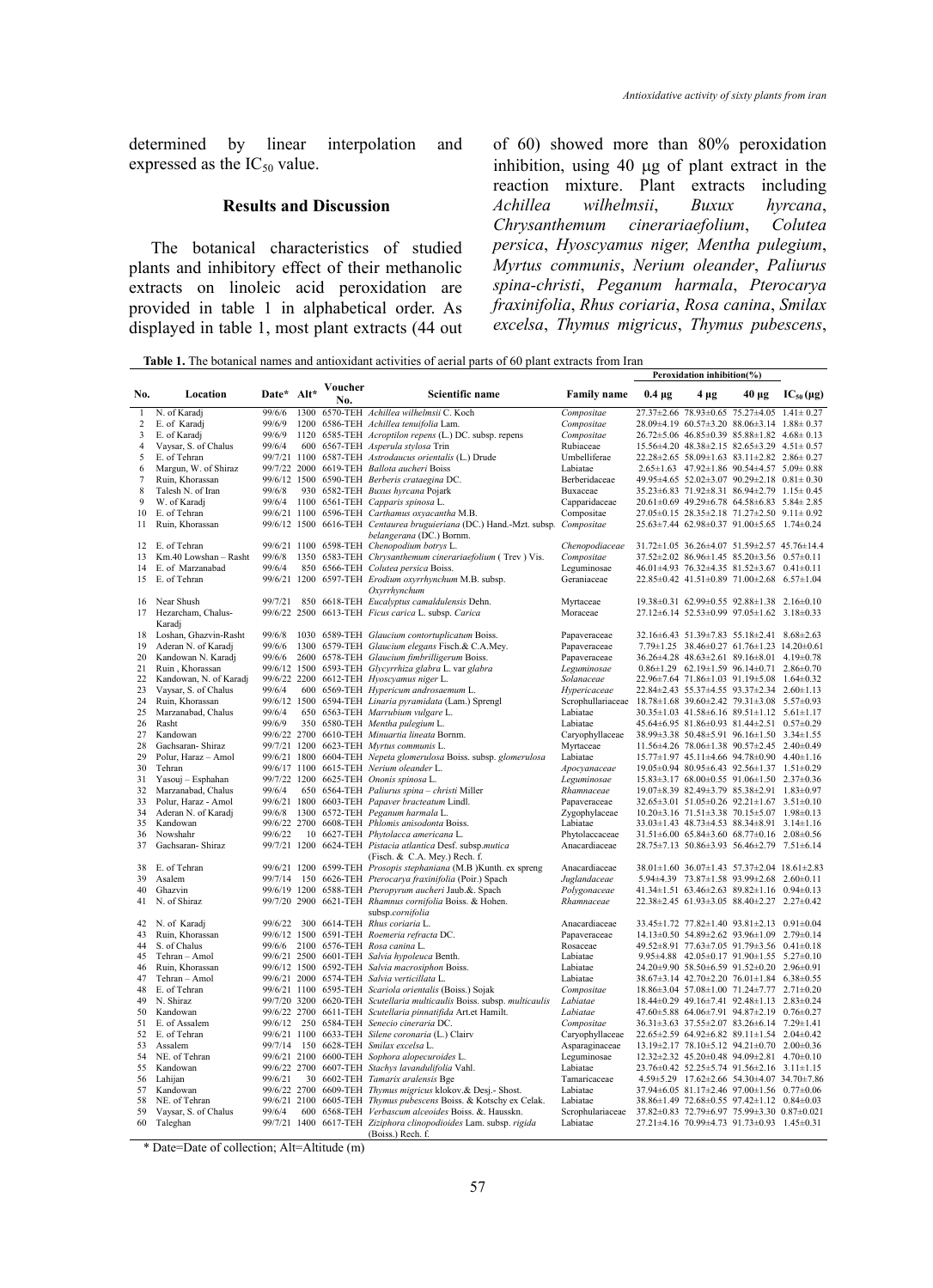*Verbascum alceoides* and *Ziziphora clinopodioides* subsp. *rigida* showed more than 70% inhibition, using 4 µg of each plant extract. A limited number of plant extracts including *Berberis crataegina*, *Colutea persica*, *Mentha pulegium*, *Pteropyrum aucheri* and *Rosa canina* showed more than 40% inhibition, using 0.4 µg of plant extract in the reaction mixture. In all cases the antioxidant activity increased with increasing the concentration.  $IC_{50}$  values of the studied plants showed considerable differences with each other in the range of 0.41-45.76  $\mu$ g. IC<sub>50</sub> values of some plant extracts including *Chrysanthemum cinerariaefolium* (0.57 µg), *Colutea persica* (0.41 µg), *Mentha pulegium* (0.57 µg) and *Rosa canina* (0.41  $\mu$ g) was lower then  $\alpha$ -tocopherol  $(IC<sub>50</sub>= 0.60 \mu g)$ . The  $IC<sub>50</sub>$  values of *Berberis crataegina* (0.81 µg), *Buxus hyrcana* (1.15 µg), , *Hyoscyamus niger* (0.64 µg), *Pteropyrum aucheri* (0.94µg), *Rhus coriaria* (0.91µg), *Scutellaria pinnatifida* (0.76 µg), *Thymus pubescens* (0.84 µg) and *Verbascum alceoides*   $(0.87 \text{ µg})$  were within the range of  $0.64$ -1.15 μg, which is approximately in the range of  $α$ tocopherol (IC<sub>50</sub>=  $0.60 \mu$ g).

Presence of unsaturated fatty acids in the lipid membranes, especially linoleic acid, makes them very susceptible to oxidative reactions. Inhibition of linoleic acid oxidation could be a good indication for antioxidant activity and has been widely used. In this study methanolic extracts of 60 plant species of Iran were evaluated for their antioxidant activity within at the range of 0.4 to 40 µg of the plant extracts against 4 µg of linoleic acid peroxidation in the reaction mixture. Linoleic acid peroxidation was determined spectrofuorimetrically, using 1, 3-diethyl-2 thiobarbituric acid as the reagent.

Natural antioxidants are usually phenolic and polyphenolic (including flavonoids) compounds (8, 15). The presence of these compounds in several plants examined in this study has already been reported as mentioned below:

*Achillea wilhelmsii* (16, 17), *Buxus hyrcana* (18), *Eucalyptus camaldulensis* (19, 20), *Mentha pulegium* (21), *Myrtus communis* (22- 24), *Nerium oleander* (25), *Paliurus spina-* *christi* (26, 27), *Peganum harmala* (28), *Rhus coriaria* (29), *Rosa canina* (30, 31), *Senecio cineraria* (32), *Sophora alopecuroides* (33) and *Ziziphora clinopodioides* (34).

 There are numerous of reports stating that the risk of degenerative diseases is diminished in people consuming large quantities of vegetables and fruits (11, 35, 36). At the same time it should be taken in to account that the antioxidant defense system of the human body is composed of different antioxidant compounds (12). The quality and antioxidant capacity of vegetables have also been recognized as effective supplement (11). Thus, the plants investigated in this study could provide protection against oxidative stress. However it is not known that whether components of the extracts are responsible. Further studies are in progress to elucidate identity of responsible compounds.

#### **Acknowledgement**

The authors would like to thank the research councils of Tehran University of Medical Sciences, and the Iranian Ministry of Health and Education for the financial support of this research project.

#### **References**

- (1) Noguchi N and Niki E. Phenolic antioxidants: A rationale for design and evaluation of novel antioxidant drug for atherosclerosis. *Free Rad. Biol. Med.* (2000) 28: 1538-46
- (2) Young IS and Woodside JV. Antioxidants in health and disease. *J. Clin. Pathol*. (2001) 54: 176-86
- (3) Halliwell B. The antioxidant paradox. *Lancet* (2000) 355: 1179-80
- (4) Maxwell SRJ. Prospects for the use of antioxidant therapies. *Drugs* (1995) 49: 345-61
- (5) Heinecke JW. Oxidative stress: new approaches to diagnosis and prognosis in atherosclerosis. *Am. J. Cardiol.* (2003) 91: 12A-16A
- (6) Metodiewa D and Koska C. Reactive oxygen species and reactive nitrogen species: relevance to cyto(neuro)toxic events and neurologic disorders. An overview. *Neurotox. Res.* (2000) 1: 197-233
- (7) Cesquini M, Torsoni MA, Stoppa GR and Ogo SH. t-BOOH-induced oxidative damage in sickle red blood cells and the role of flavonoids. *Biomed. Pharmacother.* (2003) 57: 124-9
- (8) Velioglu YS, Mazza G, Gao L and Oomah BD. Antioxidant activity and total phenolics in selected